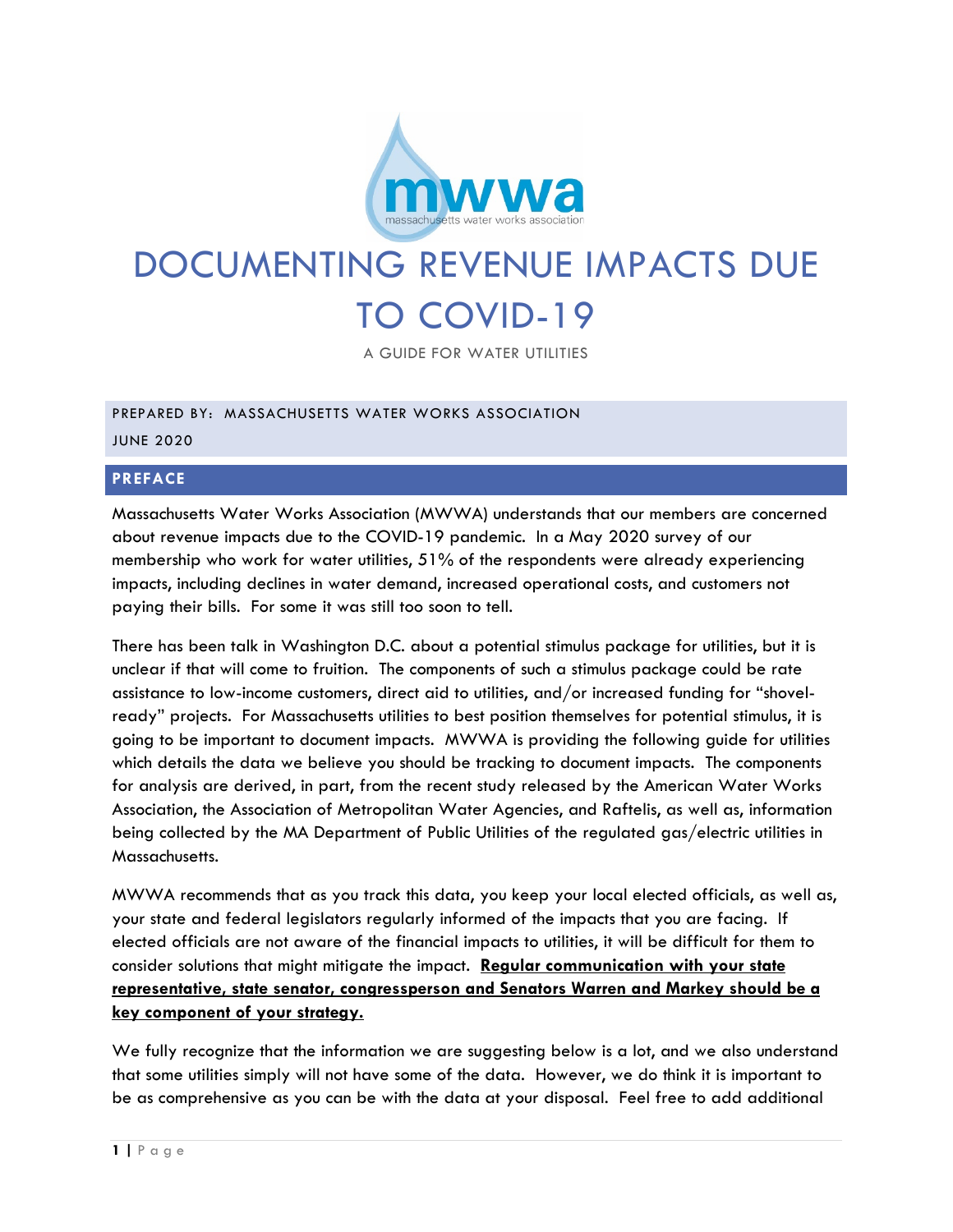metrics that you feel are important for your system. MWWA suggests this data should be tracked monthly. If you do not have the resources to track information as comprehensively as we are suggesting, you should (at a minimum) closely track your demand and your revenues and compare them to prior years to get a sense of how the pandemic is impacting your system.

There is always the possibility that even by tracking this information, solutions to mitigate the impact might not be proposed by state/federal entities (grants, government financial subsidy, etc.). However, if you do not document the impact it will be tough to make a proper case for financial support. It is important to be prepared to best position your utility if financial assistance is made available.

We hope you find this guide helpful.

#### **COMPONENTS FOR ANALYSIS:**

- 1. Financial Losses Due to Changes in Customer Delinquency
- 2. Revenue Losses Due to Declines in Consumption
- 3. Financial Impact of Water Utility Operational Changes
- 4. Financial Loss Due to Customer Loss, Prolonged Economic Recovery, Declining Growth
- 5. Economic Impact of Reduced Capital Expenditures
- 6. Other Impacts/Considerations

## **FINANCIAL LOSSES DUE TO CHANGES IN CUSTOMER DELINQUENCY POLICIES**

Under this category, MWWA recommends that utilities benchmark last year's arrearages against this year's arrearages, begin in March of 2019, break it out monthly, and continue past May 2020. You can either use the individual billing classes that you have within your billing system, or if easier, simplify to the categories recommended below (i.e. maybe you have residential, commercial, industrial, municipal, agricultural and you want to maintain them individually).

|                            | March<br>2019 | March<br>2020 | <b>Deviation</b> | April<br>2019 | April<br>2020 | <b>Deviation</b> | May<br>2019 | May<br>2020 | <b>Deviation</b> |
|----------------------------|---------------|---------------|------------------|---------------|---------------|------------------|-------------|-------------|------------------|
| # of Customers             |               |               |                  |               |               |                  |             |             |                  |
| Residential<br>$\bullet$   |               |               |                  |               |               |                  |             |             |                  |
| Commercial/Industrial<br>٠ |               |               |                  |               |               |                  |             |             |                  |
| Other                      |               |               |                  |               |               |                  |             |             |                  |
| Total                      |               |               |                  |               |               |                  |             |             |                  |
| # of Customers w/ Arrears  |               |               |                  |               |               |                  |             |             |                  |
| Residential<br>٠           |               |               |                  |               |               |                  |             |             |                  |
| Commercial/Industrial<br>٠ |               |               |                  |               |               |                  |             |             |                  |
| Other                      |               |               |                  |               |               |                  |             |             |                  |
| Total                      |               |               |                  |               |               |                  |             |             |                  |
| # Arrears 30-60 days       |               |               |                  |               |               |                  |             |             |                  |
| Residential<br>$\bullet$   |               |               |                  |               |               |                  |             |             |                  |
| Commercial/Industrial<br>٠ |               |               |                  |               |               |                  |             |             |                  |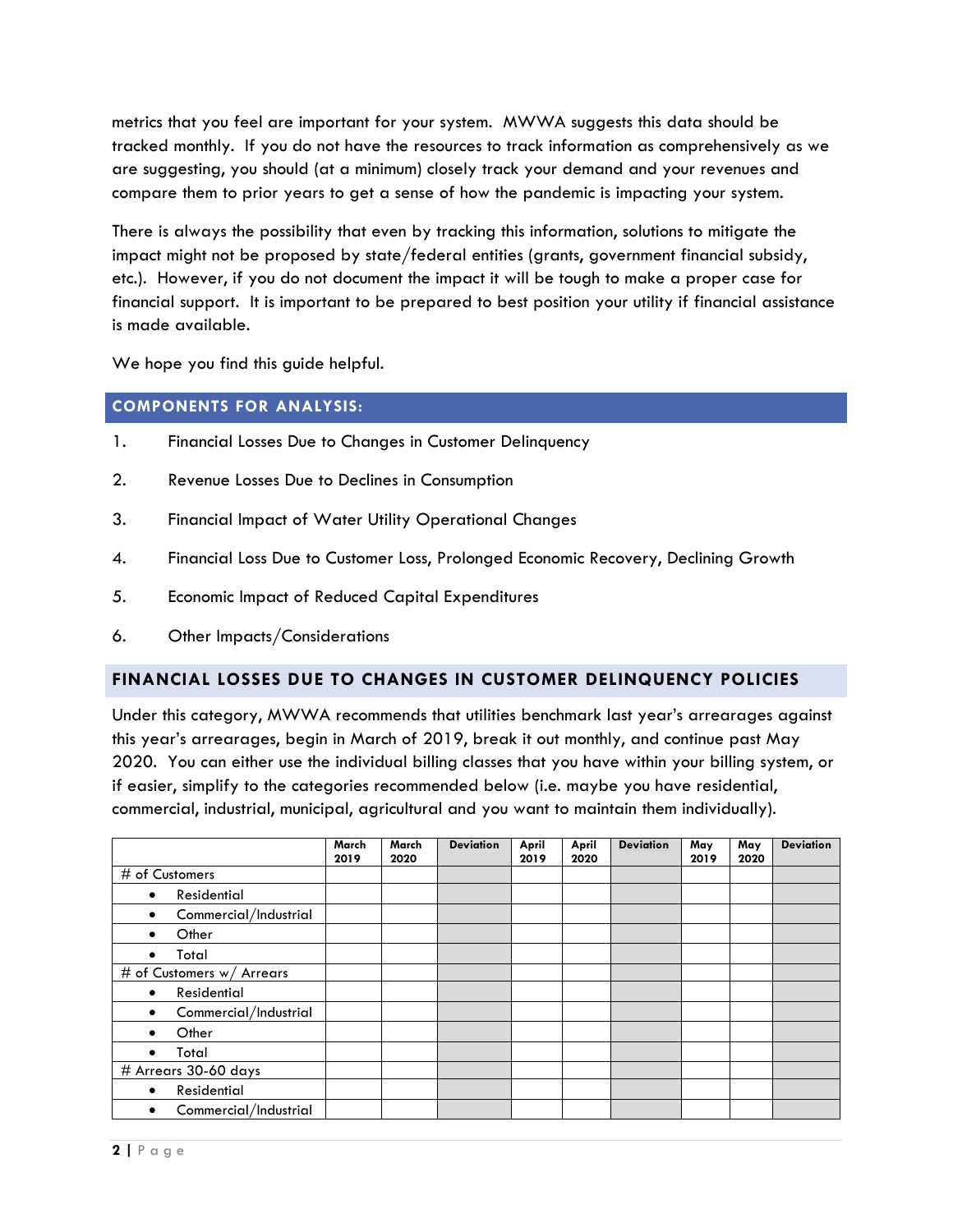| Other<br>$\bullet$                 |  |  |  |  |  |
|------------------------------------|--|--|--|--|--|
| Total<br>$\bullet$                 |  |  |  |  |  |
| # Arrears 60-90 days               |  |  |  |  |  |
| Residential<br>$\bullet$           |  |  |  |  |  |
| Commercial/Industrial<br>$\bullet$ |  |  |  |  |  |
| Other<br>$\bullet$                 |  |  |  |  |  |
| Total<br>$\bullet$                 |  |  |  |  |  |
| # Arrears >90 days                 |  |  |  |  |  |
| Residential<br>$\bullet$           |  |  |  |  |  |
| Commercial/Industrial<br>$\bullet$ |  |  |  |  |  |
| Other<br>$\bullet$                 |  |  |  |  |  |
| Total<br>$\bullet$                 |  |  |  |  |  |
| # Customers on Payment Plans       |  |  |  |  |  |
| Residential<br>$\bullet$           |  |  |  |  |  |
| Commercial/Industrial<br>$\bullet$ |  |  |  |  |  |
| Other<br>$\bullet$                 |  |  |  |  |  |
| Total<br>$\bullet$                 |  |  |  |  |  |
| # Customers on Arrearage           |  |  |  |  |  |
| Mgmt/Forgiveness Plans             |  |  |  |  |  |
| Residential<br>$\bullet$           |  |  |  |  |  |
| Commercial/Industrial<br>$\bullet$ |  |  |  |  |  |
| Other<br>$\bullet$                 |  |  |  |  |  |
| Total<br>$\bullet$                 |  |  |  |  |  |
| # Customers Disconnected for       |  |  |  |  |  |
| Non-Payment                        |  |  |  |  |  |
| Residential<br>$\bullet$           |  |  |  |  |  |
| Commercial/Industrial<br>$\bullet$ |  |  |  |  |  |
| Other<br>$\bullet$                 |  |  |  |  |  |
| Total<br>$\bullet$                 |  |  |  |  |  |
| # Customers with Liens             |  |  |  |  |  |
| Residential<br>$\bullet$           |  |  |  |  |  |
| Commercial/Industrial<br>$\bullet$ |  |  |  |  |  |
| Other<br>$\bullet$                 |  |  |  |  |  |
| Total<br>$\bullet$                 |  |  |  |  |  |
| % Customers with Liens             |  |  |  |  |  |
| Residential<br>$\bullet$           |  |  |  |  |  |
| Commercial/Industrial<br>$\bullet$ |  |  |  |  |  |
| Other<br>$\bullet$                 |  |  |  |  |  |
| Total<br>$\bullet$                 |  |  |  |  |  |
|                                    |  |  |  |  |  |

# **REVENUE LOSSES DUE TO DECLINES IN CONSUMPTION**

In this category you should track any changes in water demand/consumption. For some utilities this will mean a decline in consumption; however, for others there may be an increase in consumption or a shift between certain categories (maybe your residential use is up, but your commercial use has declined).

|    |                                   | March<br>2019 | March<br>2020 | <b>Deviation</b> | April<br>2019 | April<br>2020 | <b>Deviation</b> | Mav<br>2019 | Mav<br>2020 | <b>Deviation</b> |
|----|-----------------------------------|---------------|---------------|------------------|---------------|---------------|------------------|-------------|-------------|------------------|
| ٠. | Billed Sales (million gallons per |               |               |                  |               |               |                  |             |             |                  |
|    | day'                              |               |               |                  |               |               |                  |             |             |                  |
|    | Residential                       |               |               |                  |               |               |                  |             |             |                  |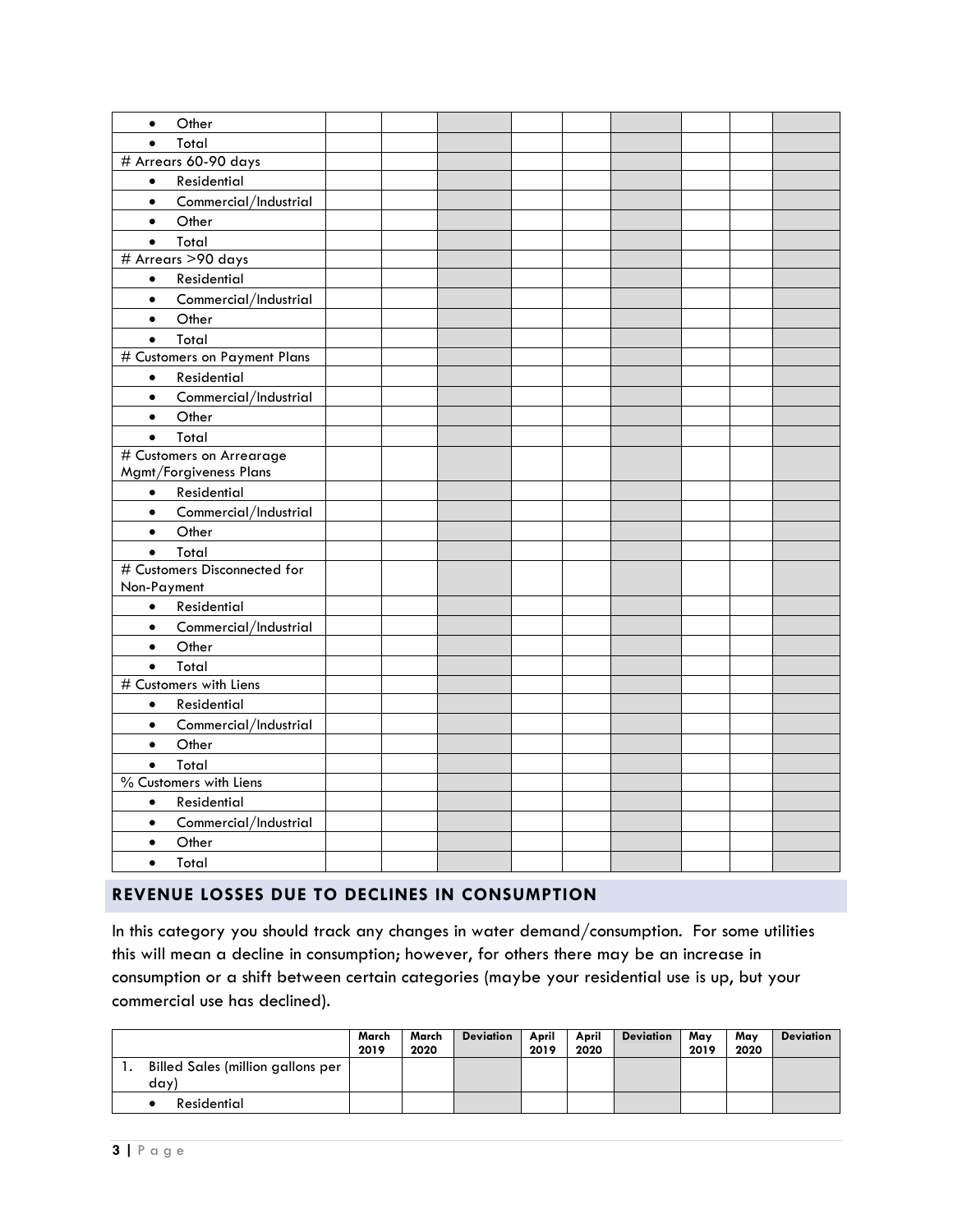|    | Commercial/Industrial<br>$\bullet$                                     |  |  |  |  |  |
|----|------------------------------------------------------------------------|--|--|--|--|--|
|    | Other<br>$\bullet$                                                     |  |  |  |  |  |
|    | Total<br>$\bullet$                                                     |  |  |  |  |  |
| 2. | <b>Retail Billed Total Revenue \$</b>                                  |  |  |  |  |  |
|    | Residential<br>$\bullet$                                               |  |  |  |  |  |
|    | Commercial/Industrial<br>$\bullet$                                     |  |  |  |  |  |
|    | Other<br>$\bullet$                                                     |  |  |  |  |  |
|    | Total<br>$\bullet$                                                     |  |  |  |  |  |
| 3. | Wholesale Billed Revenue \$ (if<br>applicable)                         |  |  |  |  |  |
|    | <b>Residential</b><br>$\bullet$                                        |  |  |  |  |  |
|    | Commercial/Industrial<br>$\bullet$                                     |  |  |  |  |  |
|    | Other<br>$\bullet$                                                     |  |  |  |  |  |
|    | Total<br>$\bullet$                                                     |  |  |  |  |  |
| 4. | Total Revenue Billed \$ (Retail<br>and Wholesale)                      |  |  |  |  |  |
|    | Residential<br>$\bullet$                                               |  |  |  |  |  |
|    | Commercial/Industrial<br>$\bullet$                                     |  |  |  |  |  |
|    | Other<br>$\bullet$                                                     |  |  |  |  |  |
|    | Total<br>$\bullet$                                                     |  |  |  |  |  |
| 5. | \$ Revenue (Payments)<br>Received                                      |  |  |  |  |  |
|    | Residential<br>$\bullet$                                               |  |  |  |  |  |
|    | Commercial/Industrial<br>$\bullet$                                     |  |  |  |  |  |
|    | Other<br>$\bullet$                                                     |  |  |  |  |  |
|    | Total<br>$\bullet$                                                     |  |  |  |  |  |
| 6. | # Revenue (Payments)<br>Received                                       |  |  |  |  |  |
|    | Residential<br>$\bullet$                                               |  |  |  |  |  |
|    | Commercial/Industrial<br>$\bullet$                                     |  |  |  |  |  |
|    | Other<br>$\bullet$                                                     |  |  |  |  |  |
|    | Total<br>$\bullet$                                                     |  |  |  |  |  |
| 7. | Difference Between Billed and<br>Received Revenue (# 4 and 5<br>above) |  |  |  |  |  |
|    | Residential<br>$\bullet$                                               |  |  |  |  |  |
|    | Commercial/Industrial<br>$\bullet$                                     |  |  |  |  |  |
|    | Other<br>$\bullet$                                                     |  |  |  |  |  |
|    | Total<br>$\bullet$                                                     |  |  |  |  |  |

# **FINANCIAL IMPACT OF WATER UTILITY OPERATIONAL CHANGES**

In this section you should quantify any increased costs for operational changes because of COVID-19. You should track these costs by month, continuing beyond May 2020.

|                           | March 2020 | April 2020 | May 2020 |
|---------------------------|------------|------------|----------|
| <b>Overtime Costs</b>     |            |            |          |
| <b>Hazard Pay Costs</b>   |            |            |          |
| <b>Additional Standby</b> |            |            |          |
| Pay Costs                 |            |            |          |
| Furloughs                 |            |            |          |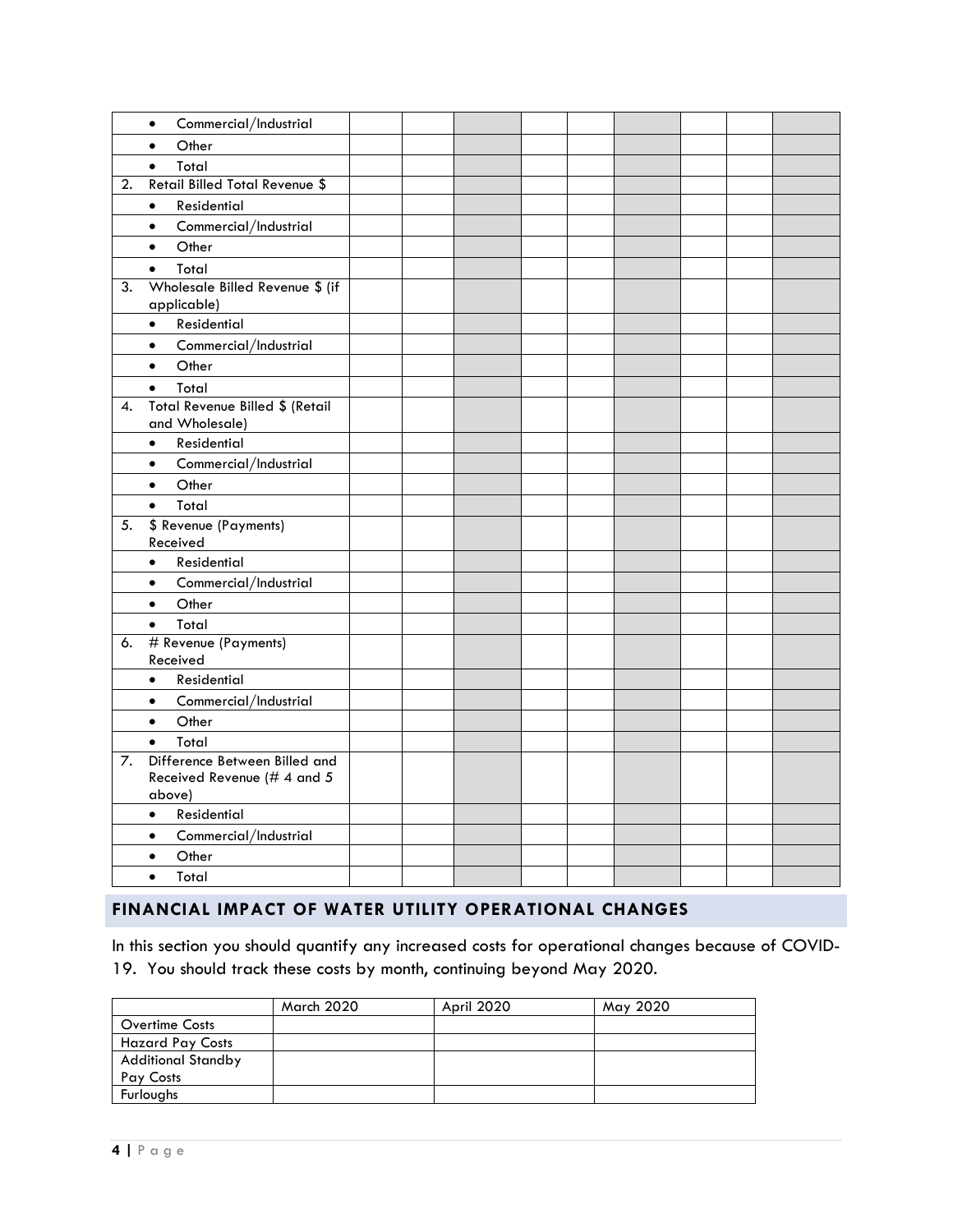| More training         |  |  |
|-----------------------|--|--|
| <b>PPE Costs</b>      |  |  |
| Professional/Contract |  |  |
| Services              |  |  |
| Chemicals             |  |  |
| Other                 |  |  |
| Materials/Supplies    |  |  |
| Fuel                  |  |  |
| <b>Utilities</b>      |  |  |
| Other <sup>??</sup>   |  |  |

# **FINANCIAL LOSS DUE TO CUSTOMER LOSS, PROLONGED ECONOMIC RECOVERY, DECLINING GROWTH**

In this section you should document revenue that you had anticipated, but that might not be realized due to COVID-19, and you should begin thinking about revenue that you might lose due to businesses that won't be able to return after the pandemic (restaurants, other retail establishments)

| Projections of # business that will not return             |  |
|------------------------------------------------------------|--|
| Projections on revenue lost from those businesses          |  |
| Number of new customers you had anticipated in 2020        |  |
| Loss of Revenue from new customers (construction halted, 1 |  |
| decline in connection fees)                                |  |

## **ECONOMIC IMPACT OF REDUCED CAPITAL EXPENDITURES**

In this section you should document any costs associated with capital projects that were put on hold or halted due to COVID-19.

| Value of Capital Projects that you have decided to       |  |
|----------------------------------------------------------|--|
| delay                                                    |  |
| Damages from projects that were cancelled by PWS         |  |
| (perhaps legal costs or money owed to the contractor)    |  |
| Additional construction costs due to contractors who     |  |
| were delayed or are charging more to recoup their        |  |
| COVID-19 expenses                                        |  |
| Increased main breaks, increased need for certain        |  |
| types of maintenance, increased service calls, increased |  |
| shutdowns, etc.                                          |  |
| Other not mentioned above                                |  |

## **OTHER IMPACTS/CONSIDERATIONS**

With past stimulus packages, additional funds were directed to the State Revolving Loan Fund program and were designated for "shovel-ready" projects that would quickly get people back to work. This is obviously most advantageous for people who have already applied for SRF loans. You should think about what projects you have that are ready to go. Elected officials should hear what the impact is on future rates (some might not have the political will to raise rates right now, but they should at least be made aware of what your revenue losses mean to future rates. Finally, to get a better picture of the economic realities in your city/town, it might be helpful to reach out to your community's Treasurer/Collector to see where tax receipts are headed.